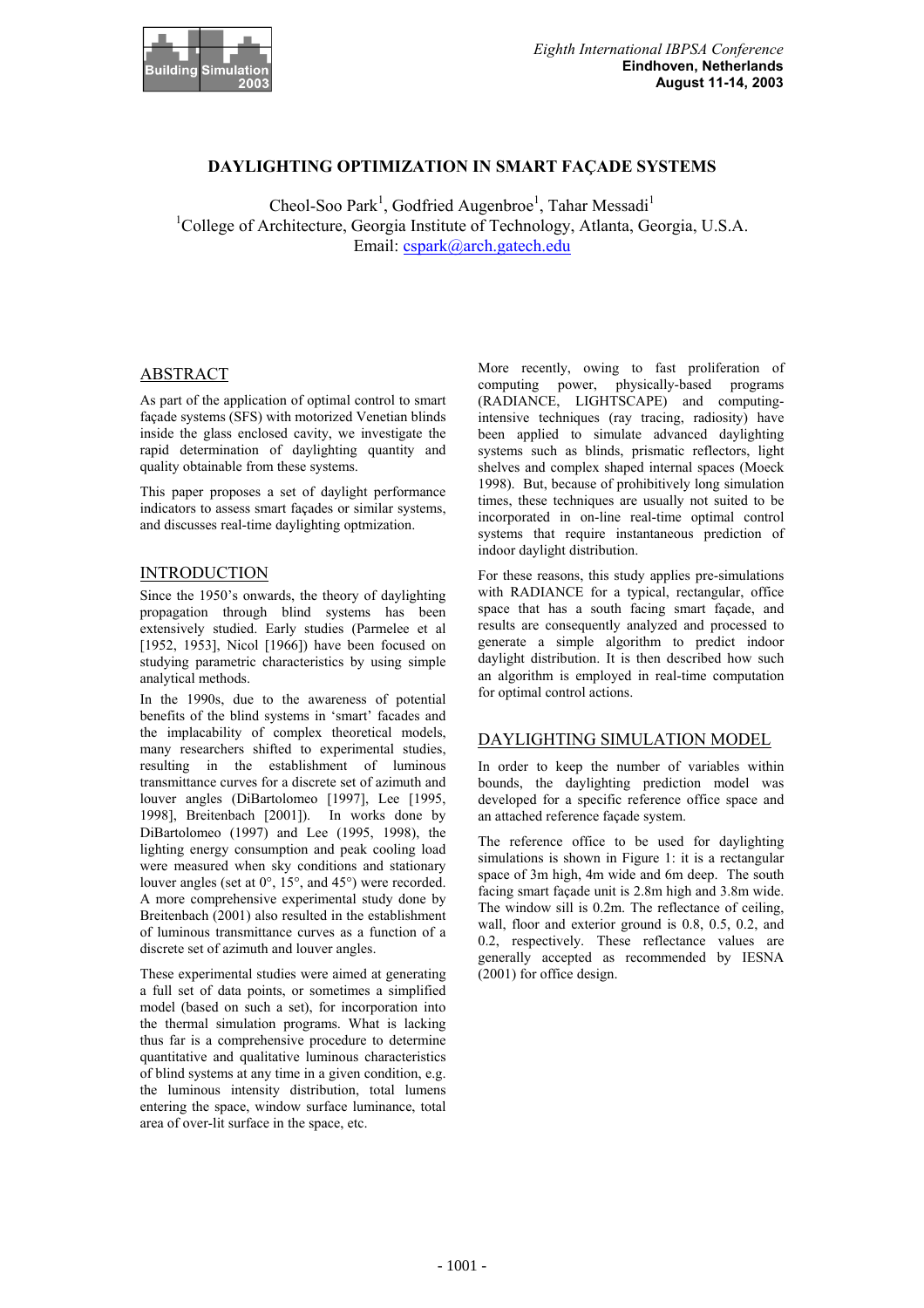

*Figure 1 Daylighting simulation model* 

The Smart Façade Demo Unit (SFDU) installed at Georgia Tech was selected as a reference smart façade system. This unit was developed for experimental testing of optimal control studies related to energy, daylighting, visual comfort and thermal comfort, as shown in Figure 2. The Unit consists of an exterior glazing, an interior low-e glazing, a motorized rotating louver, an air cavity, and electronically controlled ventilation dampers at the top and bottom of each glass layer. The louver slats are 8.75cm wide and have the reflectance of 0.5.



*Figure 2 Smart façade system installed in the College of Architecture Building, Georgia Institute of Technology, Atlanta, GA, U.S.A.* 

# DAYLIGHTING PERFORMANCE CRITERIA

Visual performance is defined by the Illuminating Engineering Society of North America (IESNA) as the quantitative requirement for performing a visual task, taking into consideration speed and accuracy. It is also a measure of how well one can perform a visual task. This visual performance primarily depends on the following qualitative and quantitative criteria tabulated in Table 1.

| Table I Current visual criteria  |                                                                                                            |                                       |  |  |  |  |  |
|----------------------------------|------------------------------------------------------------------------------------------------------------|---------------------------------------|--|--|--|--|--|
|                                  | <b>Recommended Values</b>                                                                                  | References                            |  |  |  |  |  |
|                                  | General offices, 500 (Lx)                                                                                  | <b>CIBSE</b><br>(1997)                |  |  |  |  |  |
| Task<br>Illuminance              | Performance of visual<br>tasks of medium contrast<br>or small size, $500-750-$<br>$1000$ (Lx)              | <b>IESNA</b><br>(2001)                |  |  |  |  |  |
|                                  | Tasks with medium visual<br>requirements, e.g., medium<br>machining, offices, control<br>rooms 300-500-750 | CIE (1986)                            |  |  |  |  |  |
|                                  | Between windows and                                                                                        | <b>VELDS</b>                          |  |  |  |  |  |
| Luminance                        | adjacent surfaces 40:1                                                                                     | (2000)                                |  |  |  |  |  |
| Ratio*                           | Anywhere within the<br>normal field of view 40:1                                                           | Stein<br>(2000)                       |  |  |  |  |  |
| Uniformity**                     | For the whole room, the<br>ratio of the minimum and<br>average illuminance $\geq 0.8$                      | CIE (1988),<br><b>CIBSE</b><br>(1994) |  |  |  |  |  |
| Daylighting<br>Glare Index       | Just acceptable degree:<br>$DGI \le 16$                                                                    | Hopkinson<br>(1972)                   |  |  |  |  |  |
| Visual<br>Comfort<br>Probability | $VCP \geq 70$                                                                                              | <b>IESNA</b><br>(2001)                |  |  |  |  |  |

*Table 1 Current visual criteria* 

 *\* The ratio between the minimum and maximum luminance within the field of view of the observer.* 

 *\*\* The ratio between the minimum and maximum illuminance or between the minimum and average illuminance at a work plane.* 

Before attempting to apply the above-mentioned criteria to the smart façade system, the following facts should be considered:

- *Luminance ratio*: The way daylight impacts the louvers results in horizontal, dark and bright striped luminance distribution cast on the interior glazing of the façade. The configuration (shape, pattern, brightness) of these horizontal stripes varies not only with user's eye position but also with all reflections, transmissions and absorptions induced by the louver angle. With this in mind, the luminance ratio between the stripes, which vary in brightness, and adjacent surfaces (wall, ceiling, and floor) is difficult to assess.
- x *Daylighting Glare Index (DGI)*: Since the daylighting glare index is obtained from experiments with uniform light sources, it is not yet clear whether DGI can be used to represent the degree of discomfort glare in situations with a non-uniform luminance distribution on the window surface such as the case addressed here (Velds, 2001).
- x *Visual Comfort Probability (VCP)*: Visual comfort probability has been developed for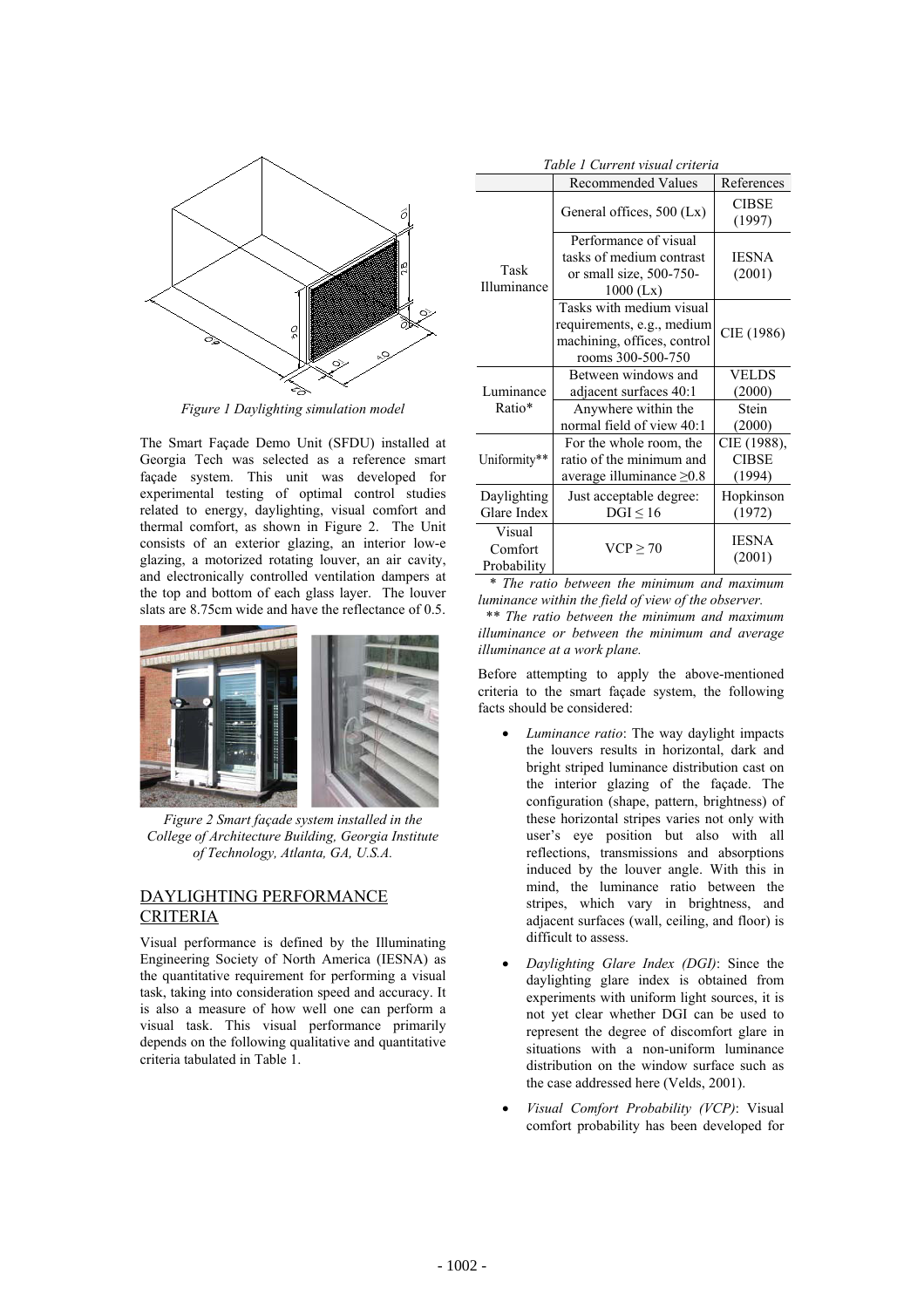small electric light sources, and thus not applicable to large windows.

Following Moeck's (1998) study, the averaged luminance of a window surface is proposed instead of the luminance ratio, daylighting glare index and visual comfort probability. This is likely to be the most appropriate until general indices for the glare sensation of this particular system are developed. The luminance of the window surface should be the underlying basis for daylighting glare computations. Currently, there is no clear-cut standard for limiting luminance on window surface but IESNA RP-1 (1993) limits the luminance of any room surface to 850 cd/m2. Assuming a perfectly diffuse surface with reflectance of 0.8, this corresponds to an illuminance of 3340 Lx. In this study, the value (850 cd/m2) suggested by IESNA is applied.

In summary, the following visual comfort criteria to describe the daylight quality and quantity for smart façade systems are selected:

- Daylit task illuminance at the work plane
- Uniformity
- Luminance of window surface

Beside the above-mentioned three visual comfort criteria, the following two should also be of concern for daylighting optimization in smart façade systems.

- Daylighting autonomy: the ability to illuminate the task with only daylighting.
- Outward visibility: direct view to the outside for a worker at his workstation.

By providing enough daylight for the perimeter zone, not only electric lighting but also cooling demand can be reduced. In this study, the daylighting autonomy is evaluated based on the daylit illuminance of the work plane at 3m distance from the window. The threshold value of illuminance can vary according to the task category. In this study, 500 lux is selected as recommended for general office work.

There is no general standard for outward visibility through the gap between louver slats. Usually, the slat width corresponds approximately to the slat distance such that it can perfectly exclude solar radiation when it is set at  $-90^\circ$  or  $+90^\circ$ . When the louver slat angle is  $\pm 45^\circ$ , it can totally block a horizontal view normal to the window surface. In this study,  $\pm 45^\circ$  is selected as the threshold value for viewing of the outside through the openings between the louver slats.

## CALCULATION OF DAYLIGHTING PERFORMANCE CRITERIA

*Daylit task illuminance at the work plane*: A total of 11 virtual illuminance sensors are located at the center line of the space to determine the task illuminance on the work plane. The 11 points are located at 0.7m above the floor and spaced at a 0.5m interval starting from the surface of the interior glazing as shown in Figure 3. The calculated illuminance values are averaged, as shown in Equation (1).

$$
E_{\text{avg}} = \frac{\sum_{i=1}^{11} E_i}{11}
$$
 (1)

*Uniformity*: Once the illuminance is calculated, uniformity is determined. The uniformity *U* can be defined as the ratio of the minimum and average illuminance as shown in Equation (2).



*Figure 3 Calculation of task illuminance and uniformity on the work plane* 

The window luminance, taken as the underlying basis of glare sensation, depends on a user's viewing direction and position. Three typical viewing cases exist:

- Case 1: Looking directly at a window, in a standing position
- Case 2: Looking directly at a window, in a seated position
- Case 3: Looking at the task, in a seated position

Looking directly at a window in a standing position is the worst case for glare sensation. Looking directly at the aperture while seated provides information about the typical glare to expect in a room. Looking at the task while seated usually occurs with a narrow field of view, leading to very little possibility of glare sensation (Robbins 1986). For our optimization study, Case 1, the worst case, is chosen.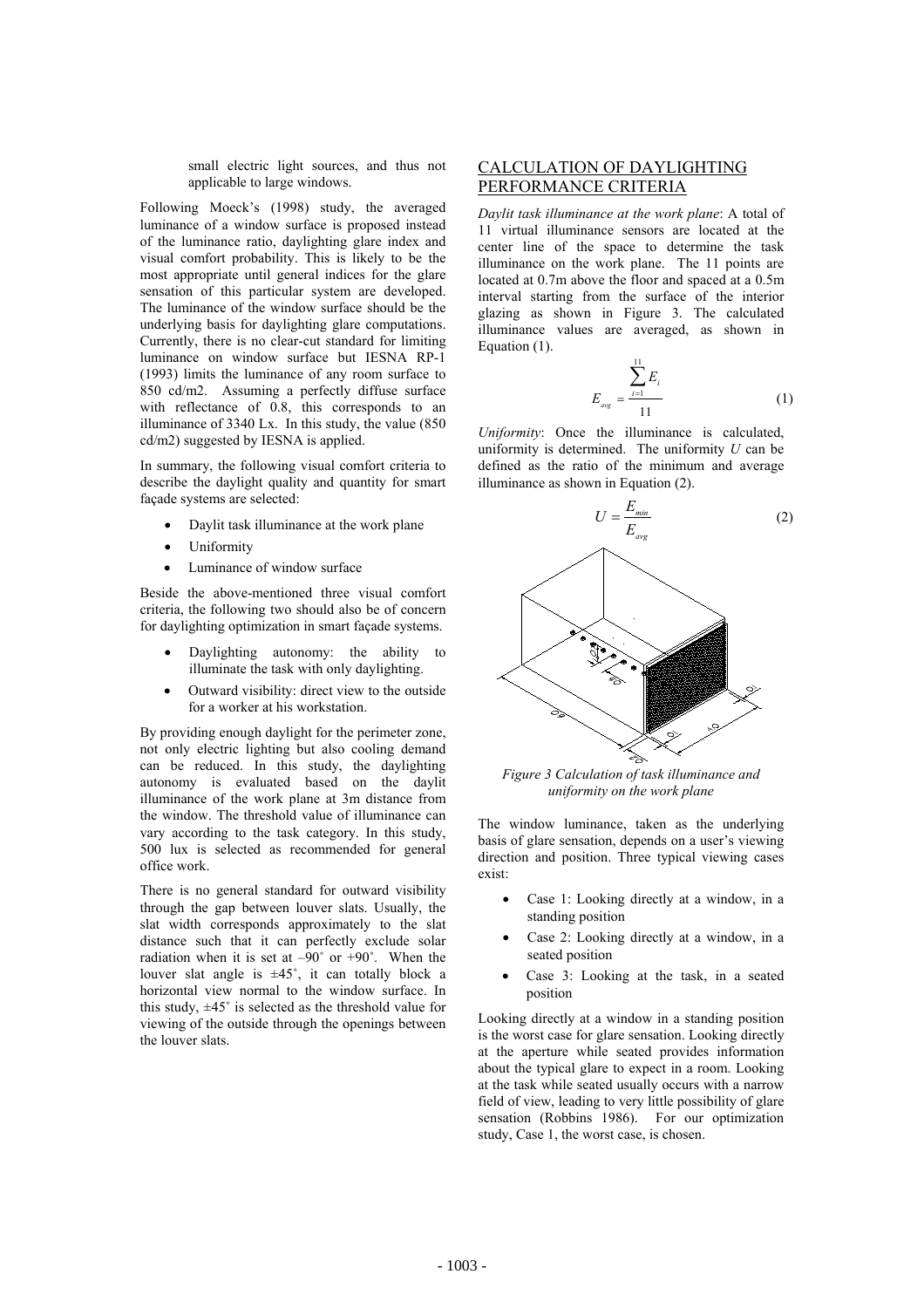The window luminance values are determined from 9 different positions shown in Figure 4. From each position, luminance values at 99 (11 by 9) points on the window surface are calculated. The points on the window are spaced at 0.3m interval vertically and horizontally as shown in Figure 4 (a) and (b). The total of 891 (99 points  $\times$  9 viewer positions) calculated luminance values is averaged:

$$
L_{\text{avg}} = \frac{\sum_{p=1}^{9} \sum_{i=1}^{99} L_{i, p}}{891} \tag{3}
$$

where  $L_{\text{avg}}$  is the average luminance of the window surface and *p* represents position 1 to 9.



*Figure 4 Calculation of the window Luminance* 

#### DAYLIGHTING SIMULATION

Daylighting simulation cases are made for the three key seasonal days of the year: Jun. 22nd, Sep. 22nd and Dec.  $22<sup>nd</sup>$ , whereas on each day the following CIE sky conditions are selected: clear, intermediate, and overcast.

Under clear and intermediate sky conditions, 436 daylighting simulations are conducted. The louver angle changes in 10° intervals from the solar altitude ( $\beta$ ) like  $\beta$ ,  $\beta \pm 10^{\circ}$ ,  $\beta \pm 20^{\circ}$ , and so on. The simulation cases are designed in a way to avoid redundant information. For example, the simulation cases after 12 p.m. are not made since 10 a.m. and 2 p.m. times are close mirror reflections of each other for the south facing smart facade unit.

Under overcast sky condition, only 90 cases are simulated at 10:00 A.M. and 12:00 P.M. by incrementing the louver angle in 10° intervals.

The results from a total of  $526$   $(436 + 90)$ simulations are then interpolated.

### DAYLIGHTING OPTIMIZATION

An overall "daylighting performance" can be formulated in a cost function as follows:

$$
J = \int_{t_1}^{t_2} \left[ \begin{array}{c} r_1 p f_1(E_{\text{avg}}) + r_2 p f_2(U) + r_3 p f_3(L_{\text{avg}}) \\ + r_4 p f_4(\varphi) + r_5 p f_5(DA)^2 \end{array} \right] dt \tag{4}
$$

where  $J$  is the cost function during a sampling time,  $r_i$  are the relative weighting factors,  $pf_i$  are the square penalty functions,  $\varphi$  is the louver slat angle, and *DA* is the daylighting autonomy. A positive louver angle (*ij*) (degrees from horizontal position) permits building occupants a view of the sky, while a negative louver angle permits a view of the ground.

The daylighting optimization can be achieved by determining the optimal louver slat angle defined is that angle that minimizes the cost function:

$$
\min J(\varphi) \ns.t. : -90^{\circ} \le \varphi \le 90^{\circ}
$$
\n(5)

In order to solve for this nonlinear constrained optimization problem, the 'FMINCON', one of the MATLAB optimization routines is employed. This routine can be effectively used for problems which cannot be solved analytically, and it can search an optimal solution fast enough for real-time optimization.

In contrast to maximizing energy performance (the more saved, the better), more daylighting does not always mean better visual performance. For this reason, the square penalty functions (*pfi*) are introduced in Equation (4).

As indicated before, the illuminance of 3340 Lx (equivalent to 850cd/m2) is selected as the maximum average illuminance for avoidance of glare in VDT environments (IESNA RP-1 1993). For the threshold value of minimum illuminance, 500 Lx is selected in general offices (CIBSE 1997). Thus, any illuminance less than 500 Lx or greater than 3340 Lx is penalized, and this is formulated as shown in Equation (6).

$$
pf_1(E_{avg}) = \begin{cases} \left(E_{avg} - 500\right)^2 & \text{if } E_{avg} < 500 \text{ Lx} \\ 0 & \text{if } 500 \le E_{avg} \le 3340 \text{ Lx} \\ \left(E_{avg} - 3340\right)^2 & \text{if } E_{avg} > 3340 \text{ Lx} \end{cases} \tag{6}
$$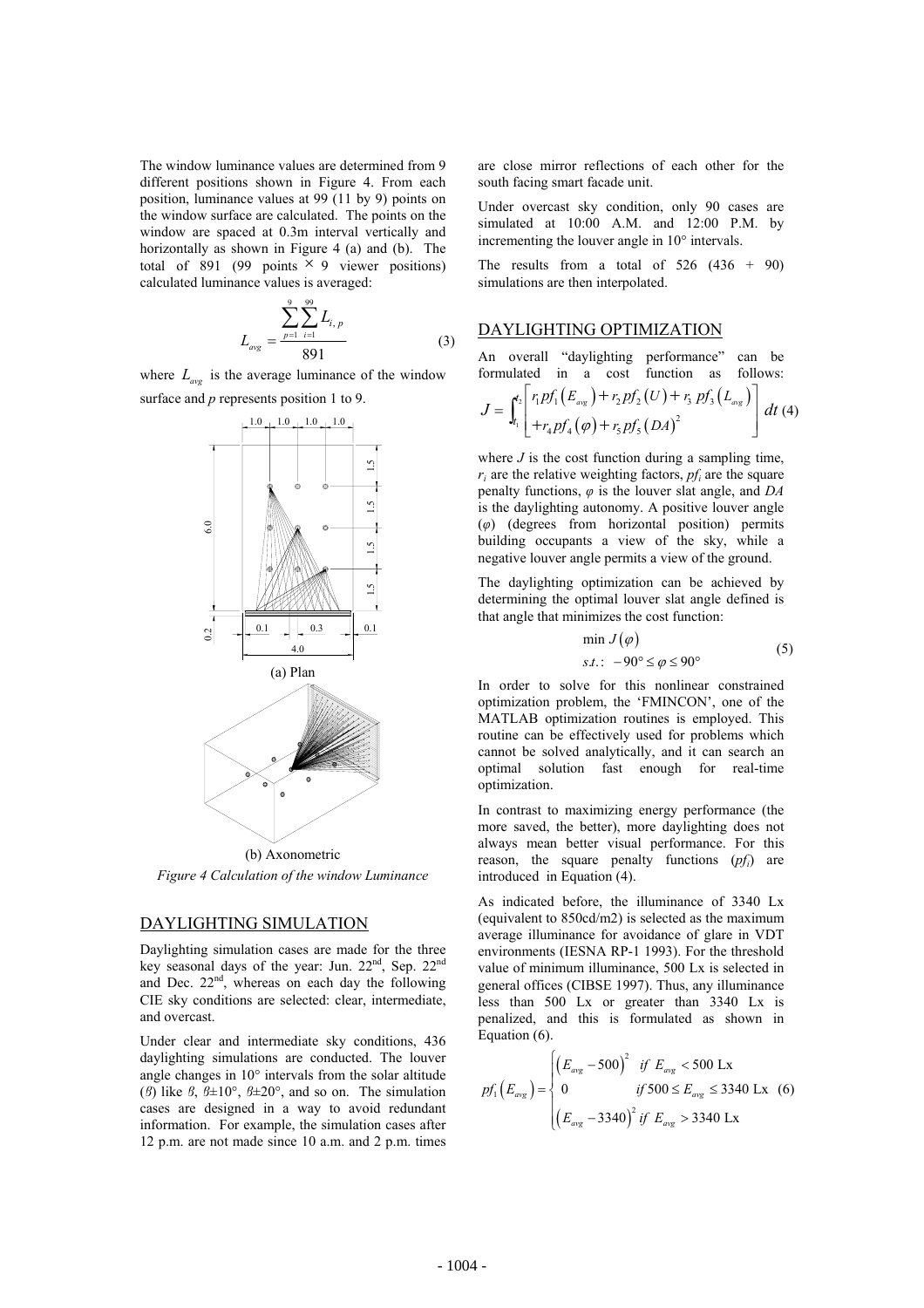In a similar way, the penalty functions  $pf_2$ ,  $pf_3$ ,  $pf_4$ and  $pf<sub>5</sub>$  are generated as follows.

$$
pf_2(U) = \begin{cases} (U - 80)^2 & \text{if } U \le 80\% \\ 0 & \text{if } U > 80\% \end{cases}
$$
 (7)

$$
pf_3(L_{avg}) = \begin{cases} 0 & \text{if } L_{avg} \le 850 \text{ cd/m}^2 \\ \left(L_{avg} - 850\right)^2 & \text{if } L_{avg} > 850 \text{ cd/m}^2 \end{cases}
$$
(8)

$$
pf_{4}(\varphi) = \begin{cases} 0 & \text{if } |\varphi| \le 45^{\circ} \\ (|\varphi| - 45)^{2} & \text{if } |\varphi| > 45^{\circ} \end{cases}
$$
(9)

$$
pf_{5}(DA) = \begin{cases} 0 & \text{if } E_{y=3m} \ge 500 \text{ Lx} \\ \left(E_{y=3m} - 500\right)^{2} & \text{if } E_{y=3m} < 500 \text{ Lx} \end{cases} \tag{10}
$$

where  $E_{y=3m}$  is the the daylit illuminance of a work plane at 3m distance from the window.

The option of squaring the penalty functions makes the cost function differentiable, which is required for application of the MATLAB optimization algorithm..

Additionally, the threshold values in penalty functions can be moderated by the occupant. For example, the angle  $(\pm 45^{\circ})$  for outward visibility or the 500 Lx for minimum illuminance level can be changed according to the user's preference. The optimization is embedded in an on-line real-time occupant-responsive system that can be accessed through the web interface to enable the occupant's selection of the preferred setting or control modes from any standard browser (Park et al 2003).

## DAYLIGHTING OPTIMIZATION **RESULTS**

Figure 5 shows the daylighting optimization result for a clear winter day (Dec.  $22<sup>nd</sup>$ ) in Atlanta. The average illuminance is between 500 Lx and 3340 Lx all day (Figure 5 (b)). According to Figure 5 (c), it is impossible to keep the uniformity above the desired threshold  $(280\%)$  because the illuminance level rapidly decreases with the increase of the distance from the window surface. But, notice that the uniformity plotted in Figure 5 (c) is only based on the illuminance by daylight. When the rear zone of the space is lit by electric lighting, the resulting uniformity improves. Figure 5(d) shows that the maximum window luminance is 948 cd/m2 and remains beyond the threshold for 53.2% of the occupancy time (9:00 am-6:00 pm). This is because the optimization of the louver slat angle makes a tradeoff among multiple cost elements in Equation (4). In this simulation, all weighting factors  $(r<sub>i</sub>)$  are set equal to 1. This means that 1 Lx is as important as 1% in the uniformity, 1 cd/m2 in the window luminance,  $1^\circ$  in the outward visibility, and 1 Lx in daylighting autonomy. By changing the weighting

factors, the window luminance can be brought back within the comfort range (at the cost of other factors in the cost function).



*Figure 5 Daylighting optimization for a clear winter day in Atlanta, GA* 



*Figure 6 Daylighting optimization for an intermediate fall day in Atlanta, GA* 

Figure 6 shows the daylighting optimizaiton result for an intermediate sky in the fall season (Sep.  $22<sup>nd</sup>$ ). When the sky is clear, the louver slat angle is towards the ground in order to avoid strong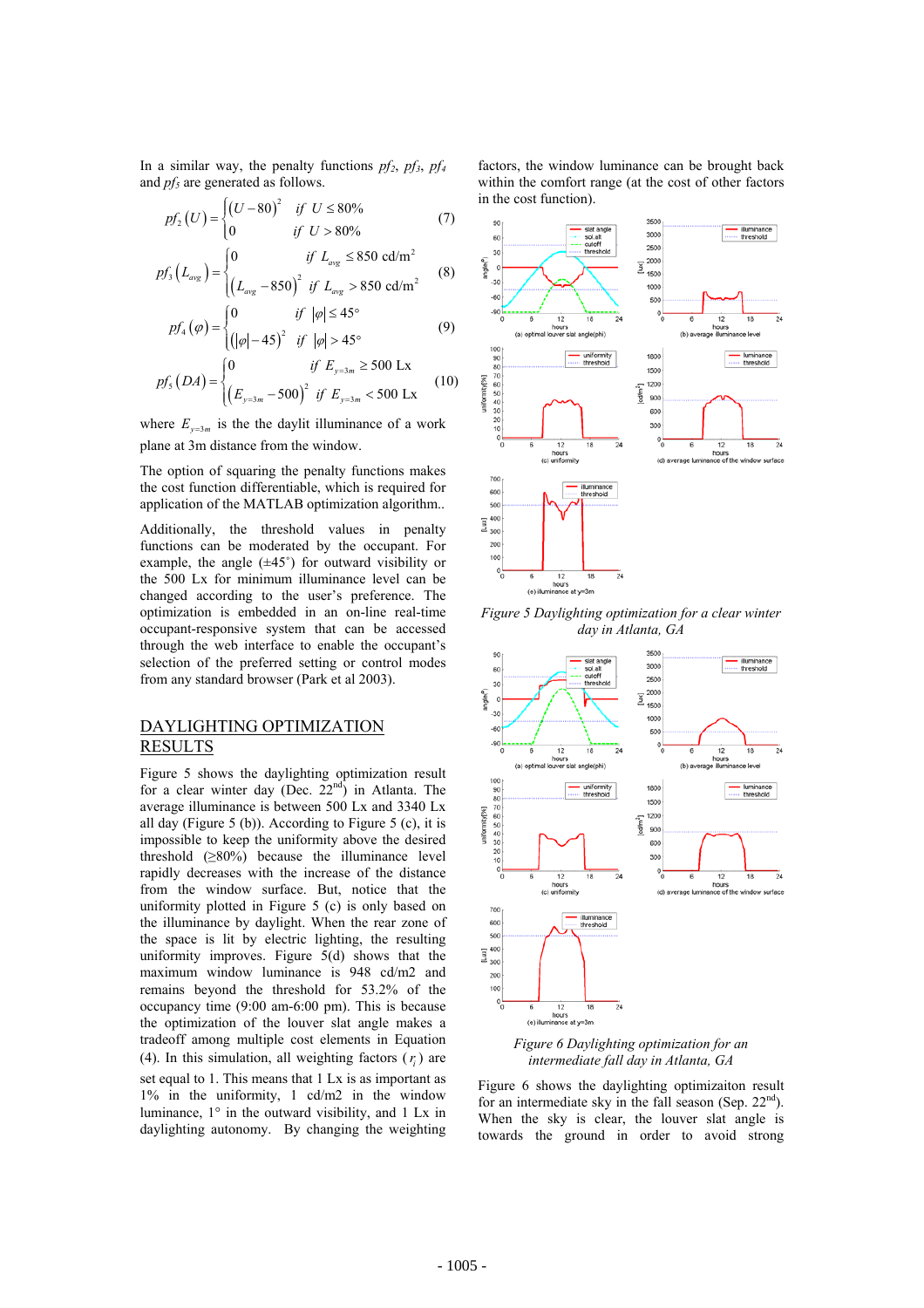illuminance on the work plane and the overlit window surface (Figure 5(a)). Under the intermediate sky, the louver slat angle is towards the sky to induce more daylight (Figure  $6(a)$ ,  $(b)$ ). Uniformity by daylight is always below the desired range of 80% for the entire day. In contrast to that of a clear day, the luminance is always maintained within the comfort range.

For want of space, the daylighting optimization for an overcast sky is not included here. but the overall daylighting performance of the smart façade system is discussed in the following section.

# PERFORMANCE COMPARISON

To examine the daylighting performance, this smart façade system, (System I), is compared with a manually controlled façade system (System II) having an identical specification as System I, except that optimal control is replaced by manual actions. , These two systems are run for three typical seasonal days (Dec.  $22<sup>nd</sup>$ , Jun.,  $22<sup>nd</sup>$ , and Sep.  $22<sup>nd</sup>$ ) under the same CIE sky conditions.

As deduced from Vine et al (1998), there is no uniform pattern of decision for the occupant to select the preferred louver slat angle. Thus, for the case of System II, each of the following louver angles, i.e., -  $60^\circ$ ,  $-30^\circ$ ,  $0^\circ$ ,  $30^\circ$ , and  $60^\circ$  is assumed to be stationary all day. This represents different operation modes of traditional façades. For a better quantitative representation of the system's performance and easy comparison, the following performance indicators are introduced.

| Performance<br>Indicators | meaning                                                                                                         |  |  |  |  |
|---------------------------|-----------------------------------------------------------------------------------------------------------------|--|--|--|--|
| PI <sub>1</sub>           | Average daylight illuminance of the<br>work plane (between 500 and 3340 Lx)                                     |  |  |  |  |
| PI <sub>2</sub>           | % of hours where the average<br>illuminance is in comfort range<br>(between 500 and 3340 Lx)                    |  |  |  |  |
| PI <sub>3</sub>           | Average uniformity $(\%)$                                                                                       |  |  |  |  |
| PI <sub>4</sub>           | Average luminance of the window<br>surface (cd/m2)                                                              |  |  |  |  |
| <b>PI 5</b>               | % of hours where the average<br>luminance of the window surface is in<br>comfort range (less than 850cd/m2)     |  |  |  |  |
| PI 6                      | daylight illuminance of the work plane<br>at 3m distance from the window<br>surface $(Lx)$                      |  |  |  |  |
| <b>PI</b> 7               | % of hours where daylight illuminance<br>of the work plane is in comfort range<br>(greater than 500 Lx)         |  |  |  |  |
| <b>PI 8</b>               | Average of the absolute louver slat<br>angle ( $ \varphi $ ); a measure of "outward"<br>visibility performance" |  |  |  |  |

*Table 2 Performance indicators* 

The performance indicators in System II are calculated by averaging results obtained from each of the five louver angle settings, i.e.,  $-60^\circ$ ,  $-30^\circ$ ,  $0^\circ$ ,  $30^\circ$ , and 60°.

System I is compared with System II on the basis of the performance indicators (PIs) shown in Table 3. In comparing each indicator, the following rules are established.

- PI1, PI6: *if*  $500 \leq PI \leq 3340$ , *then 1 point is allocated.*
- PI2, PI3, PI5, PI7 : *if*  $PI_{sys} > PI_{sys}$  *then* 1 *point is assigned to System I, else 1 point to System II*.
- PI4: *if*  $PI4 < 850$  then 1 point is given.
- PI8: *if*  $PI_{syst} < PI_{syst}$  *then 1 point is attributed to System I, else 1 point to System II*.

Based on the above rules, System I performance is exceedingly better than that of System II ( 40 points to 27 points). Under the intermediate sky condition, the performance difference is larger (15 vs. 9).

Table 4 shows performance aspects of the systems. Especially, System I performs far better in providing a proper amount of daylighting (PI1, PI2) and keeping outward visibility (PI8).

| PIs             | Performance aspect | System I | System II |  |
|-----------------|--------------------|----------|-----------|--|
| PI1             | Daylighting        |          |           |  |
| PI <sub>2</sub> | Illuminance        |          |           |  |
| PI3             | Uniformity         | 2        |           |  |
| PI4             | Luminance          |          |           |  |
| PI <sub>5</sub> |                    | 6        |           |  |
| PI6             | Daylighting        | 2        |           |  |
| PI7             | Autonomy           |          |           |  |
| PI8             | Outward Visibility |          |           |  |
|                 |                    |          |           |  |

*Table 4 Performance aspect comparison* 

# CONCLUSION AND FUTURE WORK

Based on the awareness that real-time daylighting optmization has a great potential for a good interior daylit luminous distribution, a daylighting optimization study has been conducted.

The application of the optimal control to the louver angle is based on the pre-simulations with RADIANCE and is calculated with the constrained nonlinear optimization routine provided by the MATLAB optimization toolbox.

A number of conclusions can be drawn from the obtained results:

A set of performance criteria is suggested for optimal control of daylighting such as daylit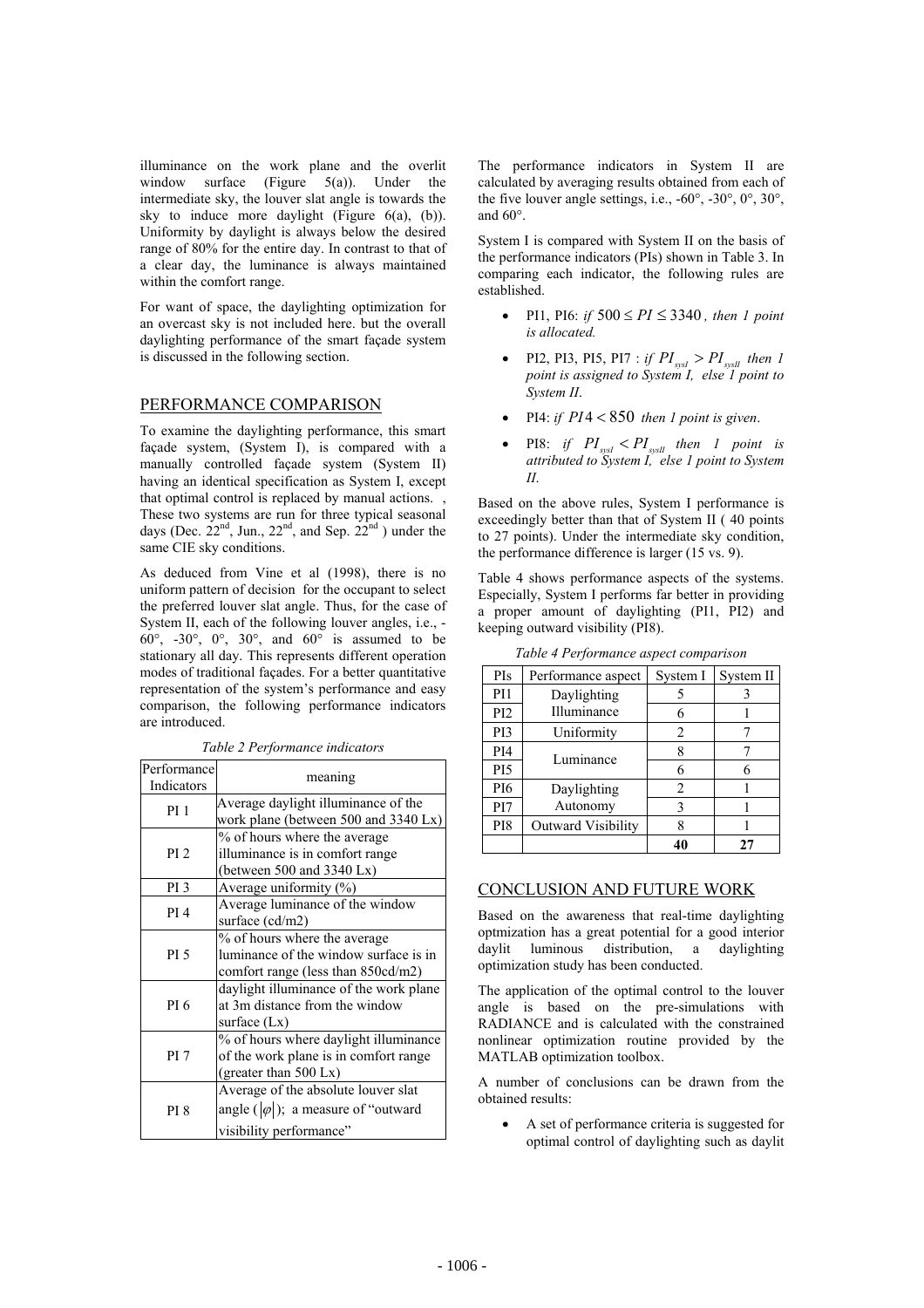task illuminance at the work plane, uniformity, luminance of the window surface, daylighting autonomy and outward visibility.

- A cost function which consists of five cost elements is introduced. The 'FMINCON', one of the MATLAB nonlinear optimization routines, can be effectively used to obtain the optimal control action (e.g., optimal louver slat angle).
- For better representation of the system performance and comparison, performance indicators are introduced. The comparison of smart façade system with a conventional façade with a manually operated louver system confirms that the smart façade system can take advantage of the integrated optimal controls.

Our approach is a (pre-)simulation-based daylighting control of the louver system. Further study may include combinations of other control devices such as occupant presence and photosensor-based electric lighting controls and take energy saving aspects into account.

#### **REFERENCES**

- Breitenbach, J., Lart, S., Längle, I., and Rosenfield, J.L.J. 2001. Optical and Thermal Performance of Glazing with Integral Venetian Blinds, *Energy and Buildings*, Vol.33, pp.433~422
- Dibartolomeo, D.L., Lee, E.S., Rubinstein, F.M. and Selkowitz, S.E. 1997. Developing a Dynamic Envelope/Lighting Control System with Field Measurement, *Journal of the Illuminating Engineering Society*, pp.146~164
- Chartered Institute of Building Service Engineers (CIBSE). 1997. *Code of Interior Lighting*
- Commission Internationale de L'Eclairage (CIE). 1986. *Guide on Interior electric lighting publication*, CIE No 29/2 (TC 4.1)
- Commission Internationale de L'Eclairage (CIE). 1988. Publication No. 29.2, *Guide on interior lighting*
- Hopkinson, R. G. 1972. Glare from daylighting in buildings, *Applied Ergonomics*, Vol.3, No.4, pp.206~215
- IESNA. 2001. *IESNA Lighting Handbook,*  Illuminating Engineering Society of North America
- Lee, E.S. and Selkowitz, S.E. 1995. The Deign and Evaluation of Integrated Envelope and Lighting

Control Strategies for Commercial Buildings, *ASHRAE Transactions*, pp.326~342

- Lee, E.S., Dibartolomeo, D.L., Vine, E.L. and Selkowitz, S.E. 1998. Integrated Performance of an Automated Venetian Blind/Electric Lighting System in a Full-Scale Private Office, *Proc. of the ASHRAE/DOE Conf. on Thermal performance of the Exterior Envelopes of Buildings VII*, Florida
- Moeck, M. 1998. On Daylighting Quality and Quantity and Its Application to Advanced Daylighting Systems, *Journal of the Illuminating Engineering Society*, pp.3~21
- Nicol, J.F. 1966. Radiation Transmission Characteristics of Louver Systems, *Building Science*, Vol.1, pp.167~182
- Park, C.S. Augenbroe, G.L.M., Sadegh, N., Thitisawat, M. and Messadi, T. 2003. Occupant responsive optimal control of smart façade systems, *Proceedings of IBPSA Conference*, Eindhoven, Netherlands
- Parmelee, G. V. and Aubele, W.W. 1952. The Shade of Sunlit Glass, *ASHVE Transactions*, Vol.58, pp.377~398
- Parmelee, G. V., Aubele, W. W. and Vild, D. J. 1953. The Shade of Sunlit Glass – An Experimental Study of Slat-Type Sun Shades, *ASHVE Transactions*, Vol.59, p.221~240
- Robbins, C.L. 1986. *Daylighting: Design and Analysis*, Van Nostrand Reinhold Company
- Stein, B. and Reynolds, J.S. 2000. *Mechanical and Electrical Equipment for Buildings*, 9<sup>th</sup> Ed., John Wiley & Sons, Inc.
- Velds, M. 2000. *Assessment of Lighting Quality in Office Rooms with Daylighting Systems,* Ph.D. Dissertation, Technische Universiteit Delft.
- Vine, E., Lee, E., Clear, R., DiBartolomeo, D., Selkowitz, S. 1998. Office Worker Response to an Automated Blind and Electric Lighting System: A pilot Study, *Energy and Buildings*, Vol.28, pp.205~218